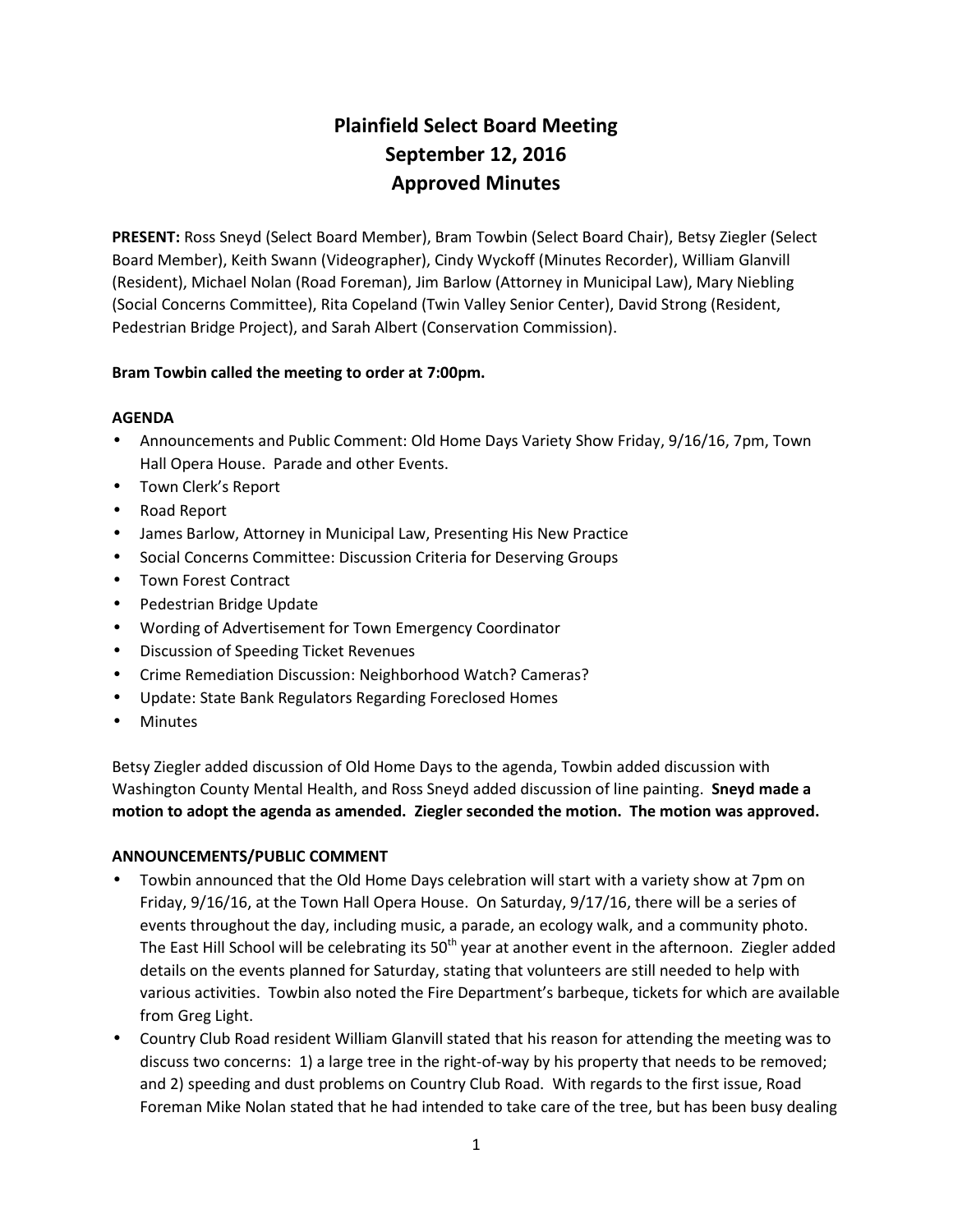with road issues resulting from the recent heavy rain storms. Nolan stated that he will take care of the tree within the next couple of weeks. Regarding the second issue, Glanvill described the speeding and dust problems on Country Club Road and wondered if the Barre Country Club might be willing to help the Town pay for the road being paved. In terms of the speeding issue, Towbin noted that speed bumps were not an option due to the public controversy surrounding their use, but that he would check into the possibility of lowering the speed limit from 35 to 25 miles per hour. Sneyd suggested that the Town raise the priority of Country Club Road for patrol by the Sheriff's Department, noting similar speeding problems on other roads in the Town and more-than-usual dust being raised from vehicles driving on dirt roads due to the extremely dry summer. Ziegler suggested that Glanvill start a petition signed by other Country Club Road residents to augment evidence of the problem.

#### **TOWN CLERK'S REPORT**

Town Clerk/Treasurer Linda Wells was not present.

## **JAMES BARLOW, ATTORNEY IN MUNICIPAL LAW, PRESENTING HIS NEW PRACTICE**

 Towbin introduced James Barlow, an expert on municipal law, and invited him to talk about his new practice. Barlow noted his work with the Vermont League of Cities and Towns, his private practice in Bennington, and his position as City Attorney for the City of South Burlington. He has recently opened a practice out of his home in Marshfield and is offering his services to towns on both an hourly basis and for a modified flat fee for general counsel. Barlow reviewed his past experience working on a wide range of municipal issues for various-sized towns in Vermont and his preference for mediation and other problem-solving methods before resorting to litigation.

#### **ROAD REPORT**

- Road Foreman Mike Nolan reported on the Road Crew's recent work to smooth roads, which has been particularly necessary this year due to the dry conditions.
- Nolan noted that the equipment is in good shape and that the Road Crew will start preparing the equipment for winter once colder weather nears.
- Nolan reported that a recent leak in the Town's chloride tank, which was noticed before too much of the contents seeped out, has been replaced.
- The culvert work on Gore Road went well. Towbin stated that he received feedback from residents on the lack of adequate notice that the road would be closed while the work was being performed, and will make sure that there is at least a week or more of warning in the future when a road needs to be closed due to work. Nolan noted other problem areas on Town roads that the Road Crew has been working on recently, which will hopefully prevent washout problems going forward.
- Resident Mary Niebling thanked Nolan for removing the Center School sign from in front of her house. Towbin noted the delay was due in part to the Road Crew having to spend time doing additional work as a result of new Workers Compensation rules preventing the hiring of an outside contractor to mow grass along the Town roads.
- Ziegler noted a call she received from a resident about an unneeded stop sign at the corner of Batchelder Road and East Hill Road. Nolan responded that the Town was legally obligated to post the sign.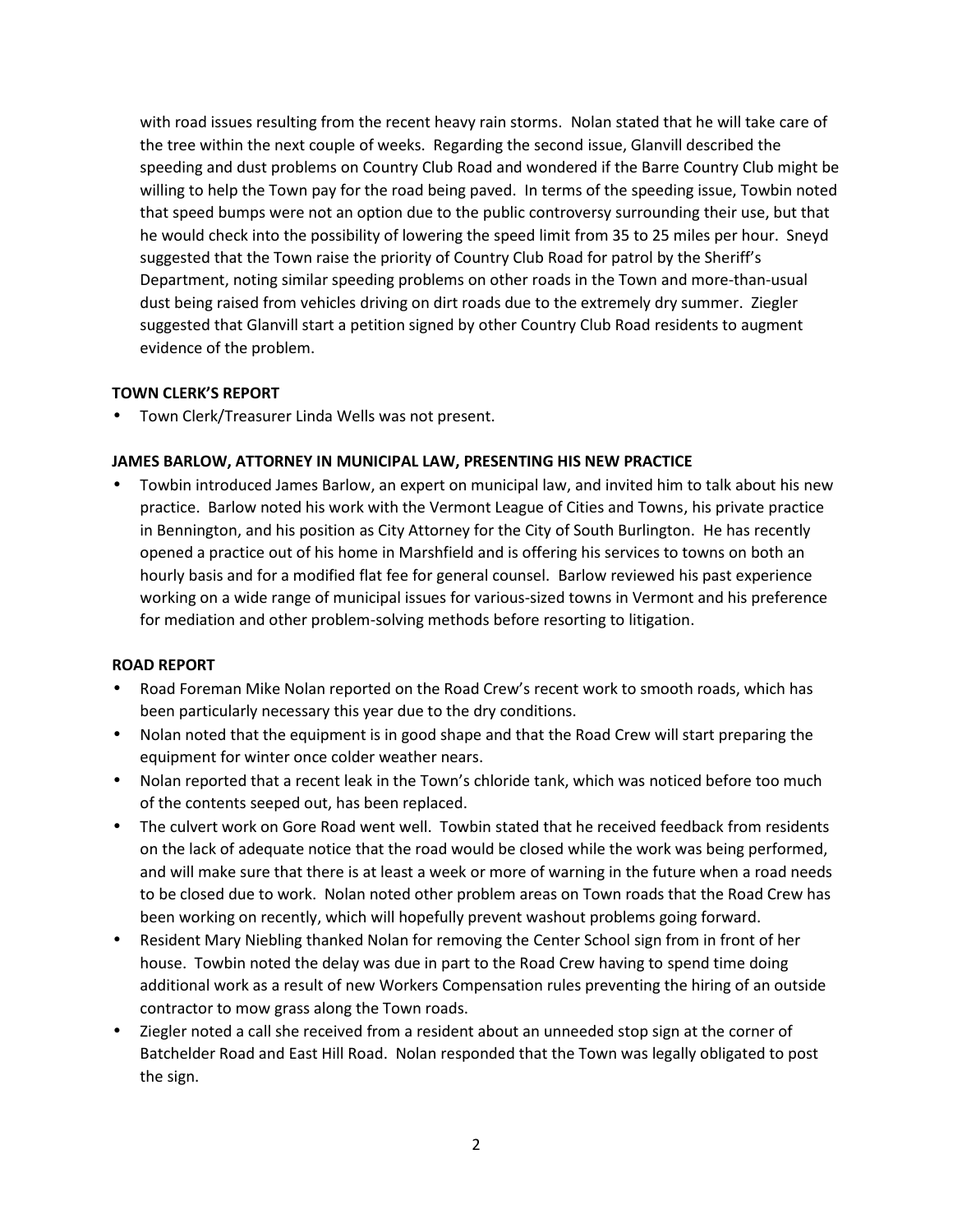#### **SOCIAL CONCERNS COMMITTEE – DISCUSSION CRITERIA FOR DESERVING GROUPS**

- Towbin introduced Social Concerns Committee member Mary Niebling and Twin Valley Senior Center executive director Rita Copeland, briefly explaining the Social Concerns Committee's role in recommending grant funding from the Town for charitable causes. Discussion followed regarding the current criteria being used for selection—number of people served, budget, historical precedent, quality of application, and responsiveness of the organization—and considering other factors such as the presence of an endowment, the type of services being provided, and end-of-year budget surpluses. Niebling will take the Select Board's recommendations back to the Social Concerns Committee. Towbin suggested that the committee draft a list of criteria for the Select Board to review and possibly formalize the process with an official written policy. Because the application process has already begun for this upcoming funding cycle, any formal policy will have to be applied in the following year.
- Discussion ensued regarding who currently serves on the Social Concerns Committee and vacancies needing to be filled. Sarah Albert voiced her interest in joining the committee. **Ziegler made a motion to approve the appointment of Sarah Albert to the Social Concerns Committee. Sneyd seconded the motion. The motion was approved.**

#### **TOWN FOREST CONTRACT**

- Conservation Commission member Sarah Albert presented the results of the archeology assessment at the Town Forest performed by the Northeast Archeological Research Center. No issues were found that would preclude the work that is being planned to construct the two parking areas leading into the Town Forest.
- Albert also presented the contract for Stone Hammer LLC, the company that will construct the two parking areas entering into the Town Forest. The only change from the original bid was that boulders instead of utility poles will be used for the barrier around the parking area on Gonyeau Road. Albert noted no change in cost with this alteration. **Ziegler made a motion to approve the contract for \$11,777 with Stone Hammer LLC to construct two parking areas at the Town Forest. Sneyd seconded the motion. The motion was approved.** Albert stated that work would begin in late September or early October. Albert also asked guidance on procuring the signs specifying hours of operation at each entrance, which will be installed by the contractor.

#### **PEDESTRIAN BRIDGE UPDATE**

 Project Advisory Committee member David Strong reviewed the general details of the Pedestrian Bridge and Sidewalk project, stating that VTRANS is providing approximately \$360,000 for the project with a 10% match, or \$33,000, from the Town. The Dufresne Group won the contract to perform the study and design, put it out to bid, and oversee the project construction phase. The Dufresne Group subcontracted some of the engineering work to Engineering Ventures in Burlington, which has requested an additional fee of \$2,500 for services relating to subsurface conditions found that warrant a change in the design. Strong noted that the Town's project manager, Pat Travers, had recommended agreeing to the proposed contract amendment and that the actual cost of the bridge, according to the Dufresne Group, could end up costing less than originally estimated. In addition, there is a \$50,000 contingency in the budget, some of which has already been used, leaving a current balance of \$27,500. Approving the proposed \$2,500 would leave \$25,000 in the contingency budget item**. Ziegler made a motion to increase the amount by \$2,500 to \$58,900 to**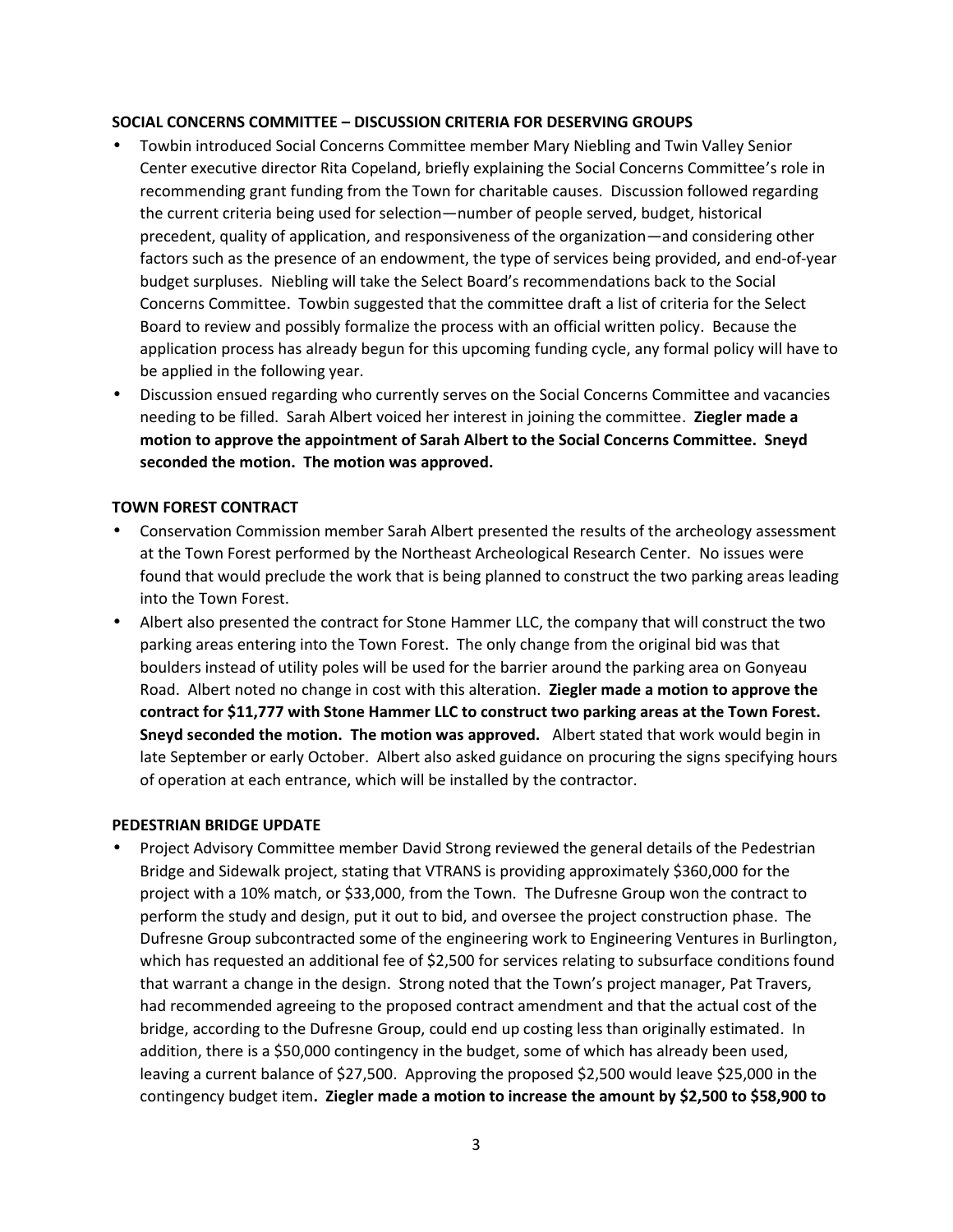**the Dufresne Group. Sneyd seconded the motion. The motion was approved.** Strong noted that the Dufresne Group hopes to be ready to go out to bid this spring and begin construction by next fall. Strong added that Nick Meltzer from VTRANS had noted that the bridge wing walls were deemed to be historic, resulting in an adverse-effect finding and making it necessary to document the wing walls before being removed. Towbin thanked Strong for his work.

Strong provided Ziegler with a map of the Recreation Field.

#### **DISCUSSION OF SPEEDING TICKET REVENUES**

- Towbin, stating that he has not yet received the historical data from the Sheriff's Department, suggested tabling discussion on speeding ticket revenues until the next meeting, to which all agreed. Towbin briefly reviewed the issue of the dramatic decline in the Town's ticket revenues, noting that information he has received from neighboring towns does not reflect a decline.
- Sneyd noted that during a recent walk on Middle Road, he observed a Barre Town cruiser traveling extremely fast with no lights or sirens going. Sneyd left a message on the Barre Town Police Chief's voicemail regarding the incident.

#### **CRIME REMEDIATION DISCUSSION: NEIGHBORHOOD WATCH? CAMERAS?**

 Because there were no residents present to discuss the crime remediation issue, Towbin suggested tabling the item until the next meeting, to which all agreed. Ziegler noted that the Resiliency Committee has also discussed the issue and can further explore and help support it.

#### **UPDATE: STATE BANK REGULATORS REGARDING FORECLOSED HOMES**

 Towbin noted that in response to a recent letter sent by the Select Board regarding foreclosed homes in the Town, the Deputy Commissioner of the State Banking Regulators has requested additional information. The Select Board was encouraged by the response.

#### **WORDING OF ADVERTISEMENT FOR TOWN EMERGENCY COORDINATOR**

 Discussion centered on fine-tuning the language for the Emergency Management Director position description, resulting in an amended final version as follows:

#### **Emergency Management Director - Town of Plainfield**

- a. This is a part-time, volunteer, emergency preparedness and response position that reports to the Select Board, and coordinates with Plainfield Select Board, Plainfield Hazard Mitigation Committee, and the Plainfield Emergency Response Team, including first responders during emergency incidents.
- b. Applicant should have prior first aid or EMT training and certification.
- c. Applicant must be willing to attend FEMA, DHS, and state emergency trainings in hazardous incident response and coordination.
- d. Applicant must be willing to attend other related trainings when available, including trainings in: incident response, emergency management, shelter operation, and disaster.
- e. Applicant must hold a valid vehicle operator's license, and be available and on call for participation during hazard and disaster events lasting up to 72 hours.
- f. Applicant will be responsible for operating and maintaining the local Red Cross shelters and available to provide training to volunteers.